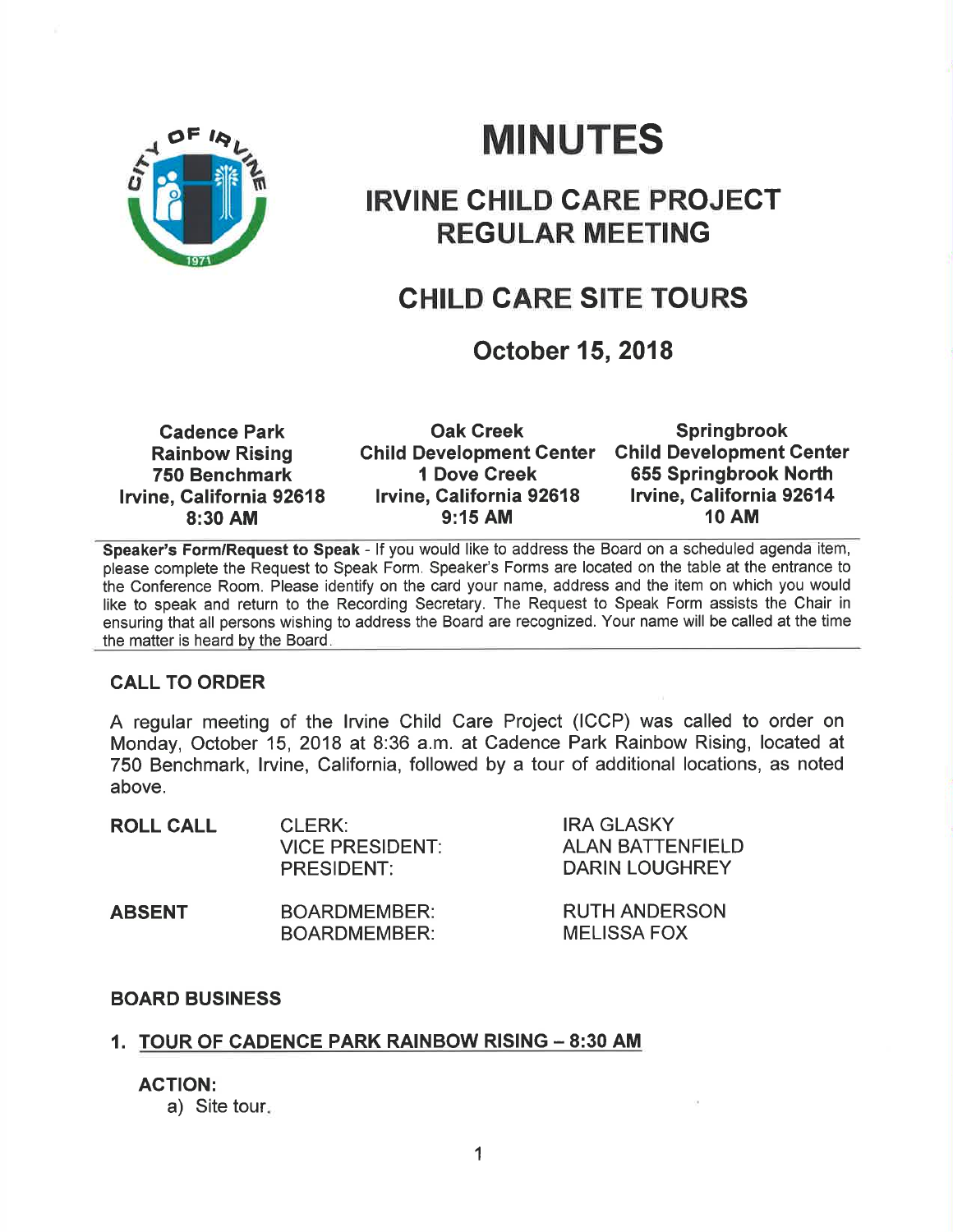b) Board Member comments.

Amy Nordquist, Cadence Park Rainbow Rising Site Director, led a tour of the center

The tour was concluded at 8:55 a.m.

#### PUBLIC COMMENTS

Any member of the public may address the Board on items within the Board's subject matter jurisdiction, but which are not listed on the Agenda during PUBLIC COMMENTS. However, no action may be taken on matters that are not part of the posted agenda. PUBLIC COMMENTS are scheduled for 30 minutes and are limited to 3 minutes per person.

#### RECESS FOR TRAVEL TO NEXT SITE

#### RECONVENE AT OAK CREEK CHILD DEVELOPMENT CENTER

Meeting was reconvened at 9:25 a.m

#### 2. TOUR OF OAK CREEK CHILD DEVELOPMENT CENTER - 9:15 AM

#### AGTION:

- a) Site tour.
- b) Board Member comments

Amy Luzzi, Oak Creek Child Development Center, led a tour of the center

The tour was concluded at 9:52 a.m

#### PUBLIC COMMENTS

Any member of the public may address the Board on items within the Board's subject matter jurisdiction, but which are not listed on the Agenda during PUBLIC COMMENTS. However, no action may be taken on matters that are not part of the posted agenda. PUBLIC COMMENTS are scheduled for 30 minutes and are limited to 3 minutes per person.

#### RECESS FOR TRAVEL TO NEXT SITE

#### RECONVENE AT SPRINGBROOK CHILD DEVELOPMENT CENTER

Meeting was reconvened at 10:06 a.m.

#### 3. TOUR OF SPRINGBROOK CHILD DEVELOPMENT CENTER - 10 AM

#### ACTION:

- a) Site tour.
- b) Board Member comments.